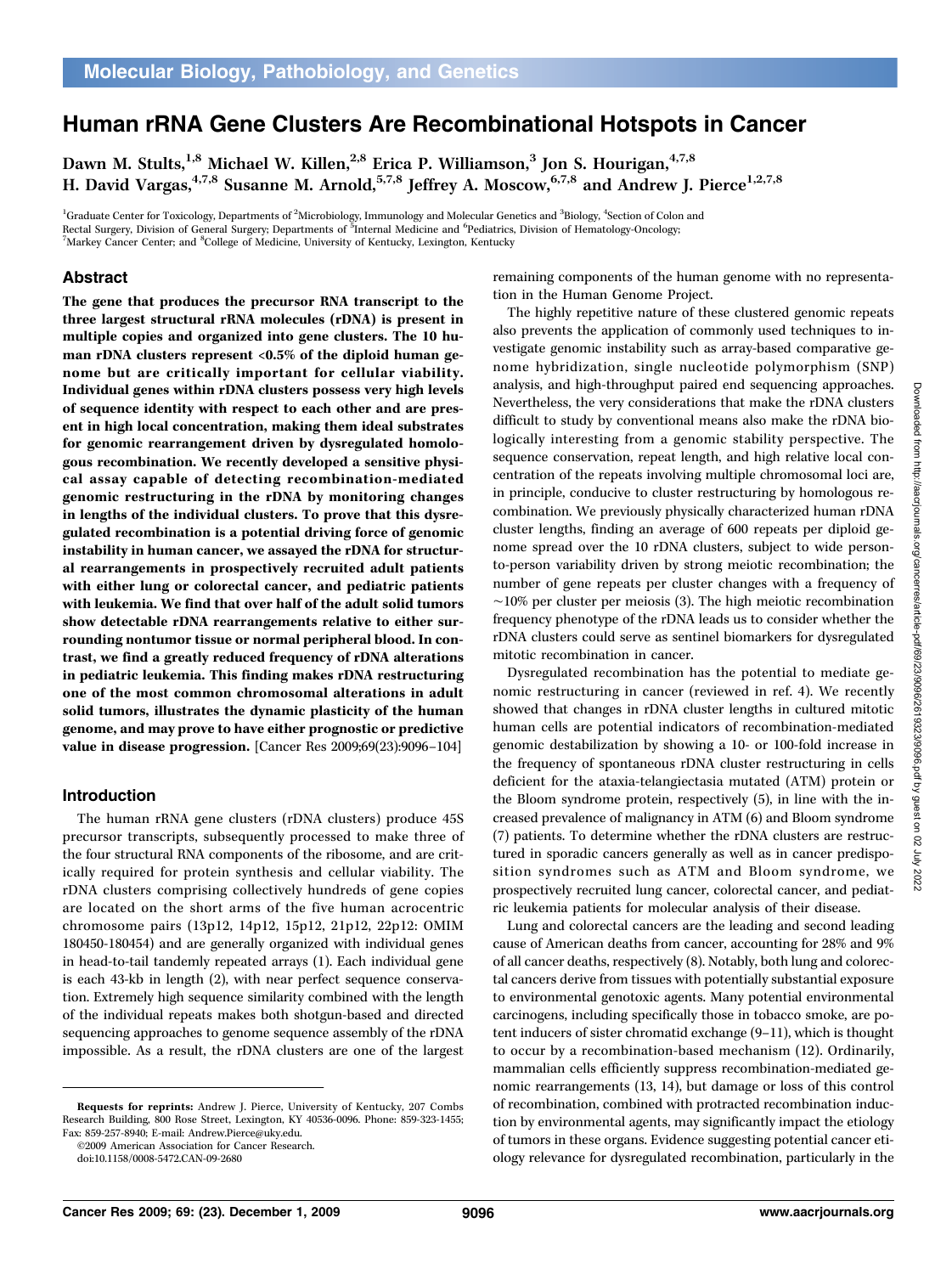## Materials and Methods

Human investigations were performed after approval by the University of Kentucky Institutional Review Board and Markey Cancer Center Protocol Review Committee, and in accordance with an assurance filed with and approved by the Department of Health and Human Services. Informed consent was obtained from University of Kentucky Medical Center patients undergoing surgical resection for either lung or colorectal cancer, or from the parents of pediatric patients being treated for leukemia. For patients with solid tumors, peripheral blood was drawn before surgery. After surgery, resected specimens were examined by the Division of Surgical Pathology, and pieces of both tumor and surrounding nontumor tissue were removed for analysis. Leukemia patients had either peripheral blood or bone marrow aspirates removed for analysis periodically throughout the course of their treatment. All patient samples are referred to in this work by study code names.

Sample processing. Solid tissues were rinsed on ice in RPMI1640 containing antibiotics and 10% fetal bovine serum (RPMI/FBS). Tissues were then disaggregated to single cells mechanically either by gentle scraping and mincing, or by mincing in RPMI/FBS and processing in a 50-μm pore size Medicon unit in a MediMachine followed by debris removal by filtration with a 70-μm pore size Filcon (all from Becton Dickinson). For whole blood and bone marrow aspirates, leukocytes were isolated by ammonium chloride lysis. No digestive enzymes were used in the preparation of any of the single-cell suspensions. Single-cell suspensions of either leukocytes or solid tissues had DNA-containing cells quantified by vital staining with 2 μg/mL acridine orange followed by flow cytometric analysis with a 488-nm argon-ion laser triggering acquisition on green fluorescence (DNA content) essentially as described (18). Single-cell suspensions were adjusted to  $1 \times$  $10^7$  cells/mL final concentration in 0.8% low-melting-temperature agarose and allowed to solidify. High-molecular-weight genomic DNA was prepared from this solid phase cell suspension by treatment with 1% sarkosyl/ 500 mmol/L EDTA/0.5 mg/mL proteinase K at 50°C for at least 16 h, followed by treatment with phenylmethylsulfonyl fluoride, extensive rinsing, and final equilibration in 50% glycerol/10 mmol/L Tris/1 mmol/L EDTA (pH 8.0) and long-term storage at −20 C.

Southern blot analysis. The rDNA clusters were analyzed by pulsedfield gel electrophoresis and Southern blotting as described (3). Approximately 1 μg genomic DNA in a 10-μL solid-phase agarose slice was equilibrated with appropriate restriction digestion buffer and was digested by EcoRV (New England Biolabs) to liberate intact rDNA clusters from bulk genomic DNA. Agarose slices containing digested genomic DNA were sealed into the wells of a 1% Pulse Field Certified agarose (Bio-Rad) gel in 44.5 mmol/L Tris/44.5 mmol/L boric acid/1.0 mmol/L EDTA [pH 8.0; 0.5× Tris-borate EDTA (TBE)]. The gels were run using a CHEF-MAPPER (Bio-Rad) in 0.5× TBE for 24 h at 6 V/cm field strength, switching between 120° separated field vectors (frequency, 3–90 s) using a "ramp factor" of 0.357 (Bio-Rad) at a constant temperature of 14°C to achieve approximately linear size resolution of between 30 kb and 1 Mb.

Following electrophoresis, gels were equilibrated to 0.5% final concentration glycerol and dried at 65°C. Dried gels were rehydrated with water, denatured with 0.4 N NaOH/0.8 mol/L NaCl, neutralized with 0.5 mol/L Tris (pH 8.0)/0.8 mol/L NaCl, and prehybridized at 65 C in 2× SSC (300 mmol/L NaCl/30 mmol/L Na-citrate) with 7% SDS and 0.5% casein. Gels were probed overnight at 65°C in fresh prehybridization solution using the rDNA-specific radiolabeled PCR products of primers 5′-GGGCTCGA-

GATTTGGGACGTCAGCTTCTG and 5′-GGGTCTAGAGTGCTCCC-TTCCTCTGTGAG on pBSrDNA11, a pBluescript-based (Stratagene) plasmid containing a subcloned and sequenced segment of the human rDNA intergenic spacer, generated by using the aforementioned primers to amplify human genomic DNA (3). Gels were rinsed at 65°C with 2× SSC/0.1% SDS followed by  $0.5 \times$  SSC/0.1% SDS, briefly equilibrated with 2× SSC, and developed by exposing a PhosphorImager cassette with subsequent imaging in a PhosphorImager (Molecular Dynamics). Raw data were obtained in TIFF format and processed using Adobe Photoshop. All images were processed en bloc. In no case did image processing either obscure bands from the raw data, or cause bands not apparent in the raw data to appear.

#### Results

We assay for dyregulated recombination in the rDNA by examining changes in the physical length of individual rDNA clusters (Fig. 1). Every person has a unique configuration of these rDNA clusters (3), so the cluster lengths vary from person to person. Where possible, we compare the rDNA cluster lengths found in surgically excised nearby nontumor tissue to the gene cluster lengths found in the tumor itself, and to gene cluster lengths from the patients' peripheral blood as an additional control (lanes N, T, and B, respectively). Our prior experiences with both human blood and cell lines indicated that analysis of gene cluster lengths from 50 kb to ∼1 Mb is the most informative range for detecting recombination–mediated alterations (3, 5), so this is the methodology we followed in this present work. Gene clusters larger than 1 Mb all run



Figure 1. Patterns of genomic instability in the rDNA. In each case lanes are nontumor tissue ( $M$ ), tumor tissue ( $T$ ), and peripheral blood ( $B$ ). The grouped bands at the star represent unresolved gene clusters larger than 1 Mb. The lower limit of resolution of the gel is 50 kb. ., breakage from fragile DNA not involving actual chromosomal restructuring. ▸, new bands found in tumors and not in nontumor tissue. ▹, new bands found in a fraction of tumor tissue but not nontumor tissue. Arrows, bands found in nontumor tissue but underrepresented in tumor tissue.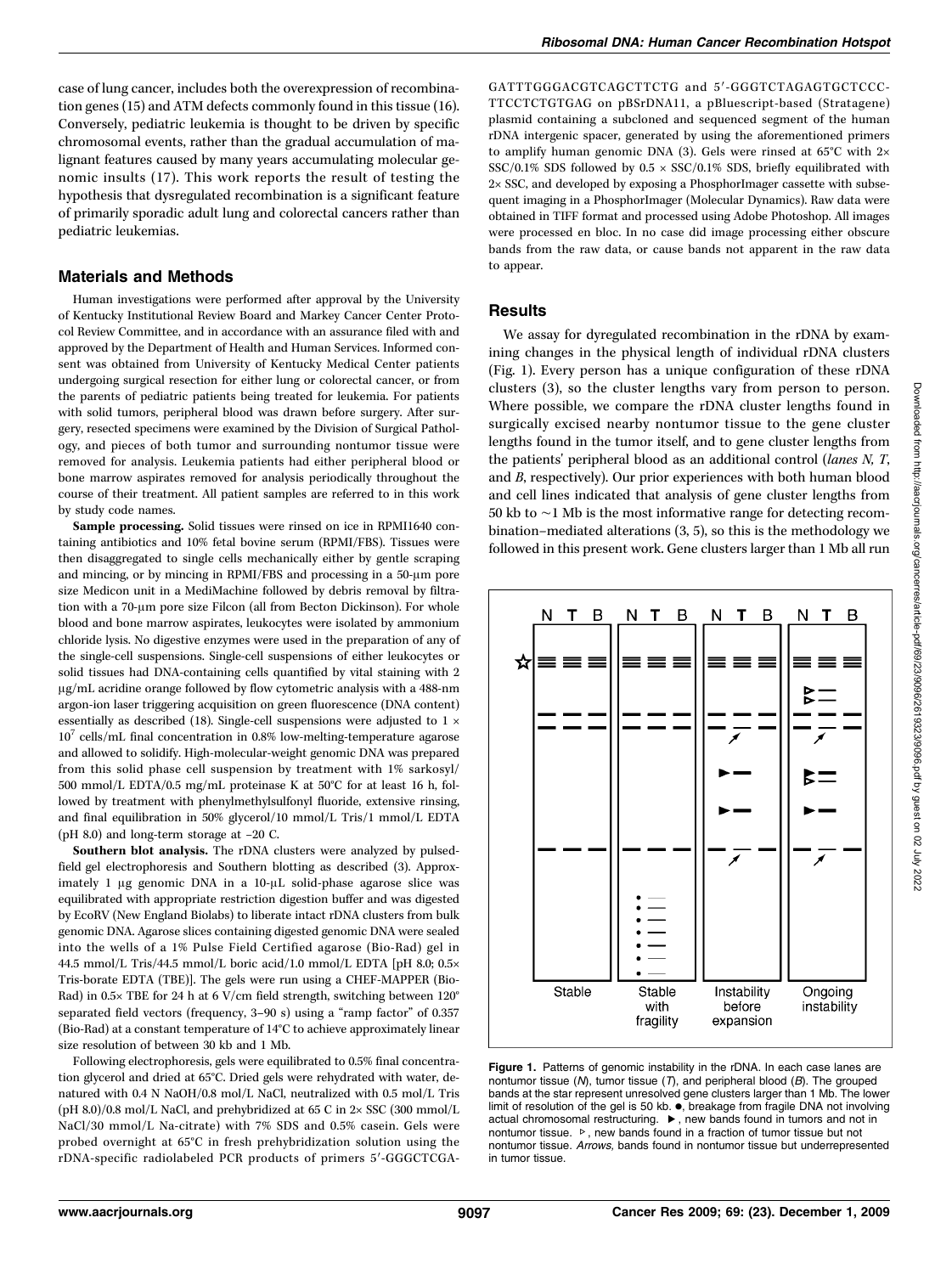

Figure 2. Lung squamous cell carcinoma rDNA stability analysis. rDNA clusters resolved up to 1 Mb in length  $(\star)$ . N, nontumor tissue; T, tumor tissue; B, peripheral blood.  $\bullet$ , sample fragility;  $\blacktriangleright$ , new major bands found in tumors; ▹, new minor bands found in tumors. Coded patient names are indicated below each gel. Differentiation status of tumors: mod, moderately differentiated; mod/poor, moderately to poorly differentiated; poor, poorly differentiated. Any clinical pretreatment is indicated as chemotherapy and radiation therapy (chemo/XRT). Pathologic staging of tumors is indicated. Smoking history is given in person-pack-years (ppy) or when the patient is a smoker but smoking history has not been obtained (yes); unk, unknown.

together unresolved at the top of the gel in the region (indicated by the  $\star$ ) under these electrophoretic conditions, otherwise all unique gene clusters shorter than 1 Mb are resolved as individual bands. If the rDNA clusters are stable under mitotic cellular expansion, the banding pattern found in tumor cells will match that found in nontumor cells (Fig. 1, Stable). Occasionally, we observe a relatively low-molecular-weight ladder of bands at the bottom of the gel in tumor and normal tissues (Fig. 1, Sample fragility), consistent

with the 43 kb rDNA individual gene repeat length. These bands appear to arise from stochastic, low-frequency fragile-site breakage in individual rDNA repeats during the genomic DNA isolation procedure itself rather than from bona fide chromosomal alterations in cells, since the intensities of these bands follows a smooth Gaussian distribution and is not dependent on liberation of the gene clusters from bulk genomic DNA by restriction enzyme digestion. Although this fragility may contribute to initiating chromosomal alterations Downloaded from http://aacrjournals.org/cancerres/article-pdf/69/23/9096/2619323/9096.pdf by guest on 02 July 2022

Downloaded from http://aacrjournals.org/cancerres/article-pdf/69/23/9096/2619323/9096.pdf by guest on 02 July 2022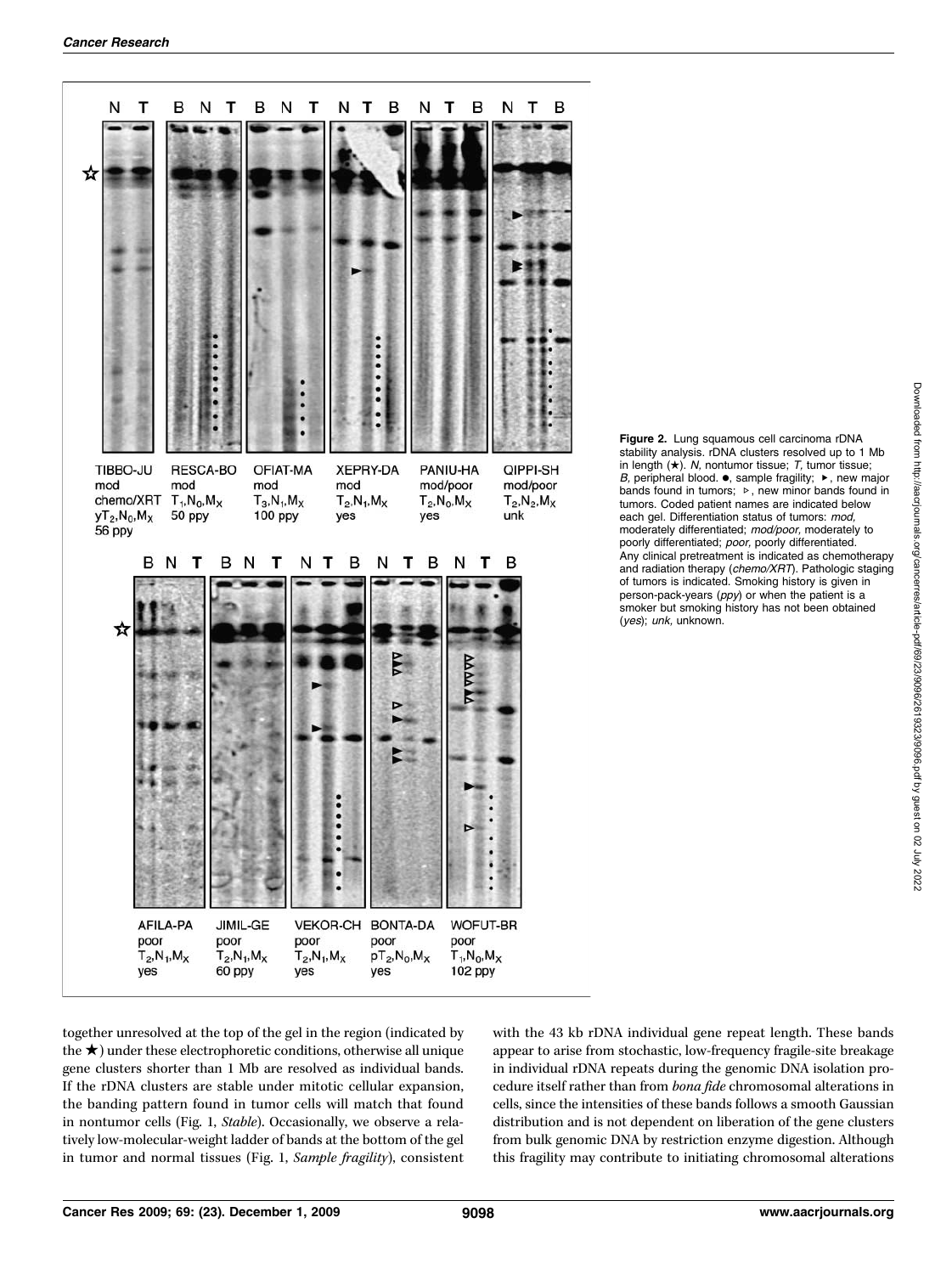in gene cluster lengths, we do not consider a low-molecular-weight banding pattern on its own to be indicative of genomic instability.

On the other hand, if a tumor has lost control over recombination, the configuration of gene cluster lengths in the tumor will be different, relative to nontumor cells (5). If the rDNA cluster length restructuring occurred before clonal expansion of the prototumor cell, for example in the lungs of a heavy smoker, the altered length gene clusters will be present in the entirety of the subsequent tumor. In this case, some bands found in nontumor tissue may be lost in the tumor, and new bands become evident (Fig. 1, Instability before expansion). These new bands (Fig. 1,  $\rightarrow$ ) show intensities proportional to their length. Tumor samples are commonly contaminated with nontumor tissue, so fainter bands in the tumor sample occurring at the same position as bands found in normal tissue likely represent contaminating normal tissue rather than heterogeneity of cluster lengths within the tumor itself. Finally, gene cluster lengths may have changed both before clonal expansion of the prototumor cell and also during the clonal expansion



Figure 3. Lung adenocarcinoma rDNA stability analysis. rDNA clusters resolved up to 1 Mb in length (★). N, nontumor tissue; T, tumor tissue; B, peripheral blood. •, sample fragility; ▸, new major bands found in tumors; ▹, new minor bands found in tumors. Coded patient names are indicated below each gel. Differentiation status of tumors: mod. moderately differentiated; mod/poor, moderately to poorly differentiated; poor, poorly differentiated. Pathologic staging of tumors is indicated. Smoking history is given in person-pack-years (ppy), or when the patient is a smoker but smoking history has not been obtained (yes); unk, unknown.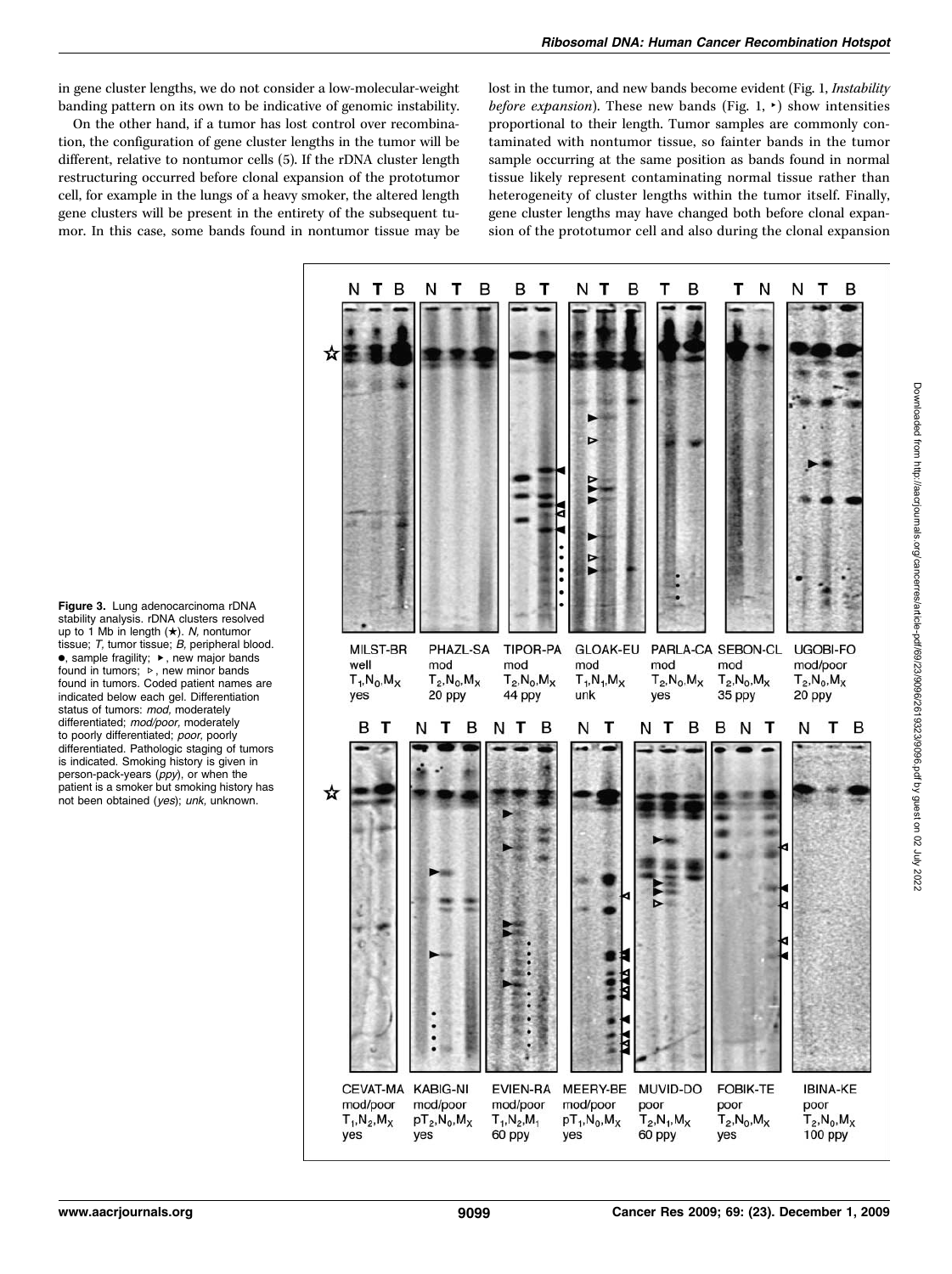

Figure 4. Colon adenocarcinoma rDNA stability analysis. rDNA clusters resolved up to 1 Mb in length  $(\star)$ . N, nontumor tissue; T, tumor tissue; B, peripheral blood.  $\bullet$ sample fragility; ▶, new major bands found in tumors; ▷, new minor bands found in tumors. Coded patient names are indicated below each gel. Differentiation status of tumors: mod, moderately differentiated; mod/poor, moderately to poorly differentiated; alternatively, tumors are classified as either mucinous or metastatic. Pathologic staging of nonmetastatic tumors is indicated. From lung, likely metastatic colon adenocarcinoma surgically excised from lung tissue. Smoking history is given in person-pack-years (ppy), or when the patient is a smoker but smoking history has not been obtained (yes); no, for a nonsmoker, unk, unknown.

of the new tumor. Alterations that occurred after the tumor began clonal expansion will manifest as new bands, but with reduced intensity (Fig. 1, Ongoing instability, ▹). The degree to which the intensity of these "minor bands" is reduced relative to the intensities of the "major new bands" in the tumor is determined by the fraction of the tumor made up of cells with these alterations; the later in the clonal expansion the gene cluster alteration occurred, the fainter the minor intensity bands will be. In contrast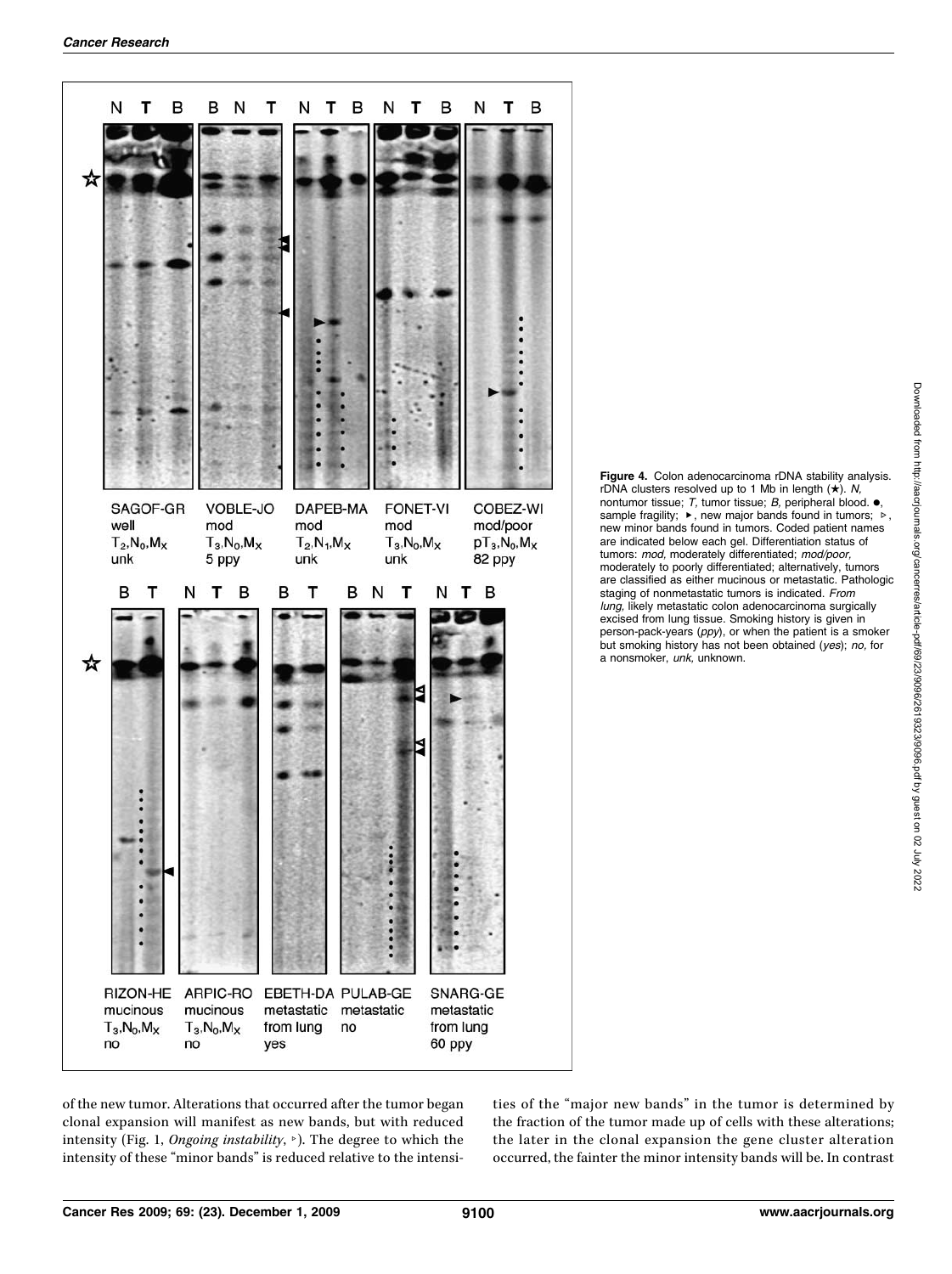to the "Sample fragility" bands, new minor bands in the tumor occur at high molecular weights, do not vary smoothly in intensity, and are dependent on liberation from bulk genomic DNA by restriction digestion before visualization on the gels.

We first analyzed lung squamous cell carcinoma (Fig. 2). Four of 11 patients, TIBBO-JU, PANIU-HA, AFILA-PA, and JIMIL-GE show no differences between observed gene cluster lengths in tumor relative to nontumor tissues indicating rDNA cluster stability. Two more patients, RESCA-BO and OFIAT-MA, show the same gene cluster profiles between tumor and nontumor cells, with the exception of an even laddering of bands in the lower part of the gel (•) consistent with fragility in the isolated genomic DNA. We therefore also consider these tumors to be gene cluster stable. The stability of TIBBO-JU is particularly remarkable because this tumor was a recurrence following both chemotherapy and radiation treatment. Clearly, the intense genomic damage from treatment does not necessarily cause loss of gene cluster stability, nor is loss of gene cluster stability necessarily required for poor response to therapy.

The remaining five lung squamous cell carcinomas all show evidence of structural alteration in the rDNA. XEPRY-DA, QIPPI-SH, and VEKOR-CH show bands found in tumor cells not present in either blood or surrounding nontumor cells (Fig. 2, ▸). In XEPRY-DA and VEKOR-CH, each novel band is ∼30% the intensity of the bands found in nontumor tissue. This is consistent with either the rearrangements occurring early in the clonal expansion of the initial prototumor cell, or in the pretumor lung tissue before the initiation of clonal expansion, in which case the tumor would make up 30% of the cells in the tumor sample, with the remaining 70% being normal tissue. The novel bands in QIPPI-SH are on the order of intensity of bands in nontumor tissue, suggesting that these genomic alterations preceded clonal tumor cell expansion.

Finally, two of the poorly differentiated lung squamous cell carcinomas, BONTA-DA and WOFUT-BR, show evidence of extensive and ongoing recombinational instability. In both cases, there are new major bands in the tumors not found in nontumor tissue (Fig. 2,  $\cdot$ ). Significantly, there are additionally several high-molecular-weight minor intensity bands (Fig. 2, ▹). The presence of both new major and minor intensity bands indicates that not only were the rDNA clusters altered in the pretumor tissue as might be expected for cells under genotoxic pressure from tobacco exposure, but that these gene clusters continued to structurally rearrange in the early history of the tumor after the prototumor cells had already become committed to clonal expansion.

We see a similar level of gene cluster restructuring in lung adenocarcinomas (Fig. 3). In 6 of 14 cases, there is no evidence for rDNA cluster rearrangement. In PHAZL-SA, SEBON-CL, and IBINA-KE gene, cluster lengths in all of nontumor, tumor, and blood samples are longer than the ∼1-Mb resolution limit of the gels. This absence of resolved size differences in the gene clusters from the tumor samples compared with the nontumor controls indicates that these tumors did not undergo recombination-mediated gene cluster alterations, although we cannot preclude alterations in the unresolved gene cluster lengths larger than 1 Mb in these patients. The banding patterns in MILST-BR, PARLA-CA, and CEVAT-MA are also the same between tumor and either peripheral blood or normal lung, indicating gene cluster stability; however, UGOBI-FO, KABIG-NI, and EVIEN-RA show evidence of pretumor alteration with new major bands, but no new minor banding. The remaining five tumors, TIPOR-PA, GLOAK-EU, MEERY-BE, MUVID-DO, and FOBIK-TE, all show both new major and minor intensity bands, consistent with a period of dysregulated recombination both before and immediately following commitment to clonal tumor cell expansion.

The colorectal tumor patients show a similar distribution of rDNA cluster instability as the lung cancer patients. Of the 10 colon cancer samples (Fig. 4), 4 appear stable (SAGOF-GR, FONET-VI, ARPIC-RO, and EBETH-DA), 5 more show preclonal expansion alterations (VOBLE-JO, DAPEB-MA, COBEZ-WI, RIZON-HE, and SNARG-GE), whereas 1 shows both new major and minor bands indicative of gene cluster restructuring both before and after tumor cell commitment (PULAB-GE). The process of metastasis does not necessarily involve recombinational gene cluster restructuring, as seen in the colon tumor from EBETH-DA, which was surgically recovered from a colon metastasis to lung. Likewise, it is notable that unlike the lung cancer patients, in nearly all of whom have a smoking history, rDNA cluster alterations are also seen in colon cancer patient tumors from either nonsmokers (RIZON-HE, PULAB-GE) or individuals with a relatively modest smoking history (VOBLE-JO).

The rectal cancers follow a similar pattern (Fig. 5). Two of four patients (CLIMP-HA and DOOVA-CL) show light stochastic breakage but are otherwise gene cluster stable. Two other patient tumors show evidence of either pre-expansion (BINTA-CH) or preclonal and postclonal expansion (WIVIT-HE) gene cluster instability. Our experience was that nontumor rectal tissue was difficult to work with; so generally, we compared tumor gene cluster structure to that from peripheral blood.

Architectural rearrangements in the rDNA clusters are less frequent in the 12 pediatric leukemias we have examined (Fig. 6).



Figure 5. Rectal adenocarcinoma rDNA stability analysis. rDNA clusters resolved up to 1 Mb in length  $(\star)$ . N, nontumor tissue; T, tumor tissue; B, peripheral blood. •, sample fragility; ▶, new major bands found in tumors; ▷, new minor bands found in tumors. Coded patient names are indicated below each gel. Differentiation status of tumors: mod, moderately differentiated. Pathologic staging of nonmetastatic tumors is indicated. Smoking history is given in person-pack-years (ppy) or for a nonsmoker (no).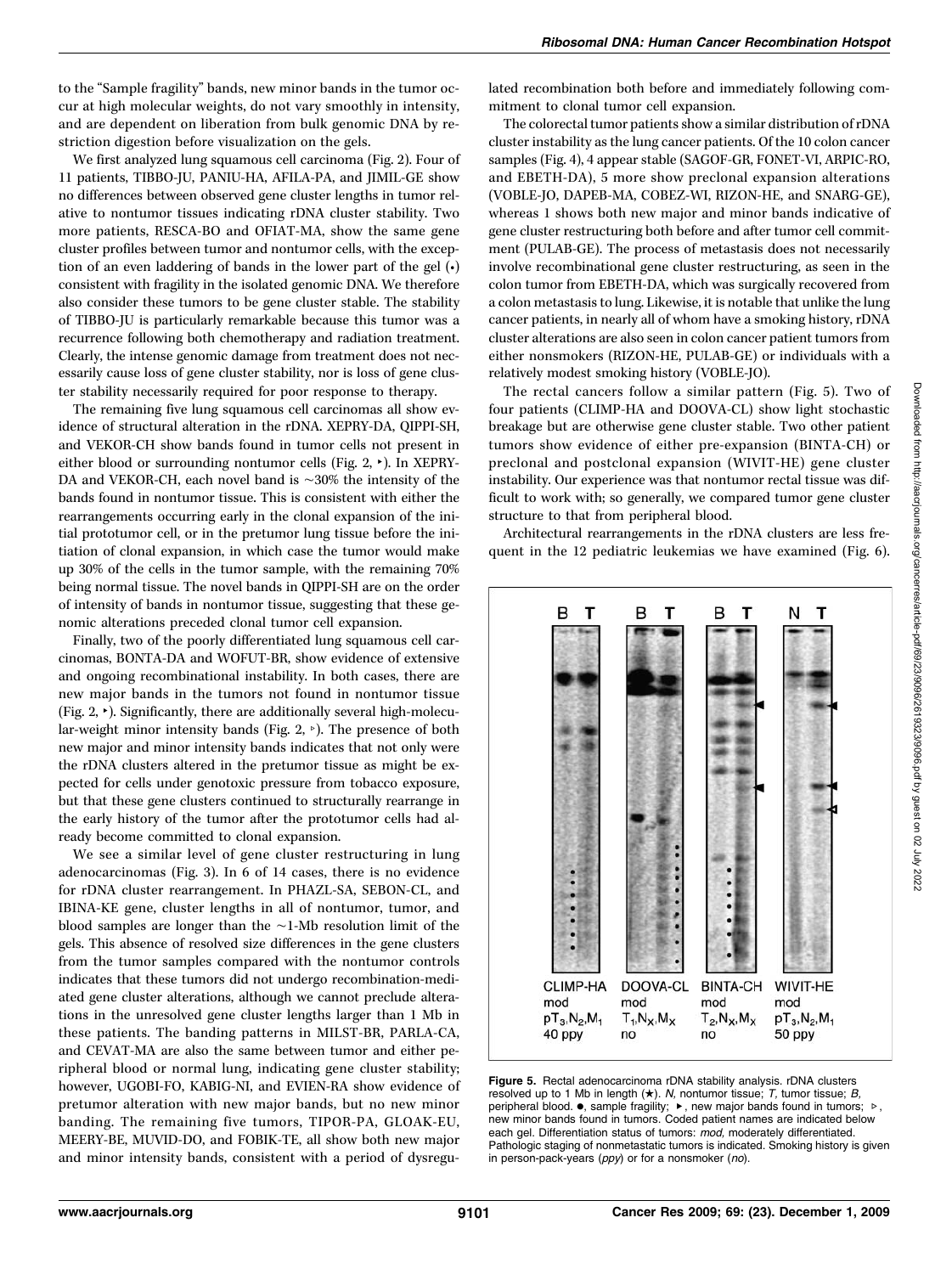

Figure 6. Pediatric leukemia rDNA stability analysis. rDNA clusters resolved up to 1 Mb in length  $(\star)$ . L, leukemia: peripheral blood containing blasts; R, remission: peripheral blood posttreatment with no detectable blasts; D, donor: peripheral blood following engraftment of transplanted bone marrow from an allogeneic donor. Coded patient names are indicated below each gel. The percentage of blasts in leukemia samples is indicated. Leukemic classification: pre-B ALL, pre–B-cell acute lymphocytic leukemia; mono ALL, monocytic acute myelogenous leukemia; T-cell ALL, T-cell acute lymphocytic leukemia.

Comparing peripheral blood containing blasts before or shortly after the initiation of treatment to peripheral blood from the same patients in remission with no residual detectable blasts after recovery from induction chemotherapy shows the same pattern of bands in 10 of the 12 different pediatric patients. Evidence of pre-expansion rearrangement is detected in NIPRY-JA and RAMAH-LE, with novel band intensities proportional to the fraction of blasts found in these patients' peripheral blood. PALT-BR is an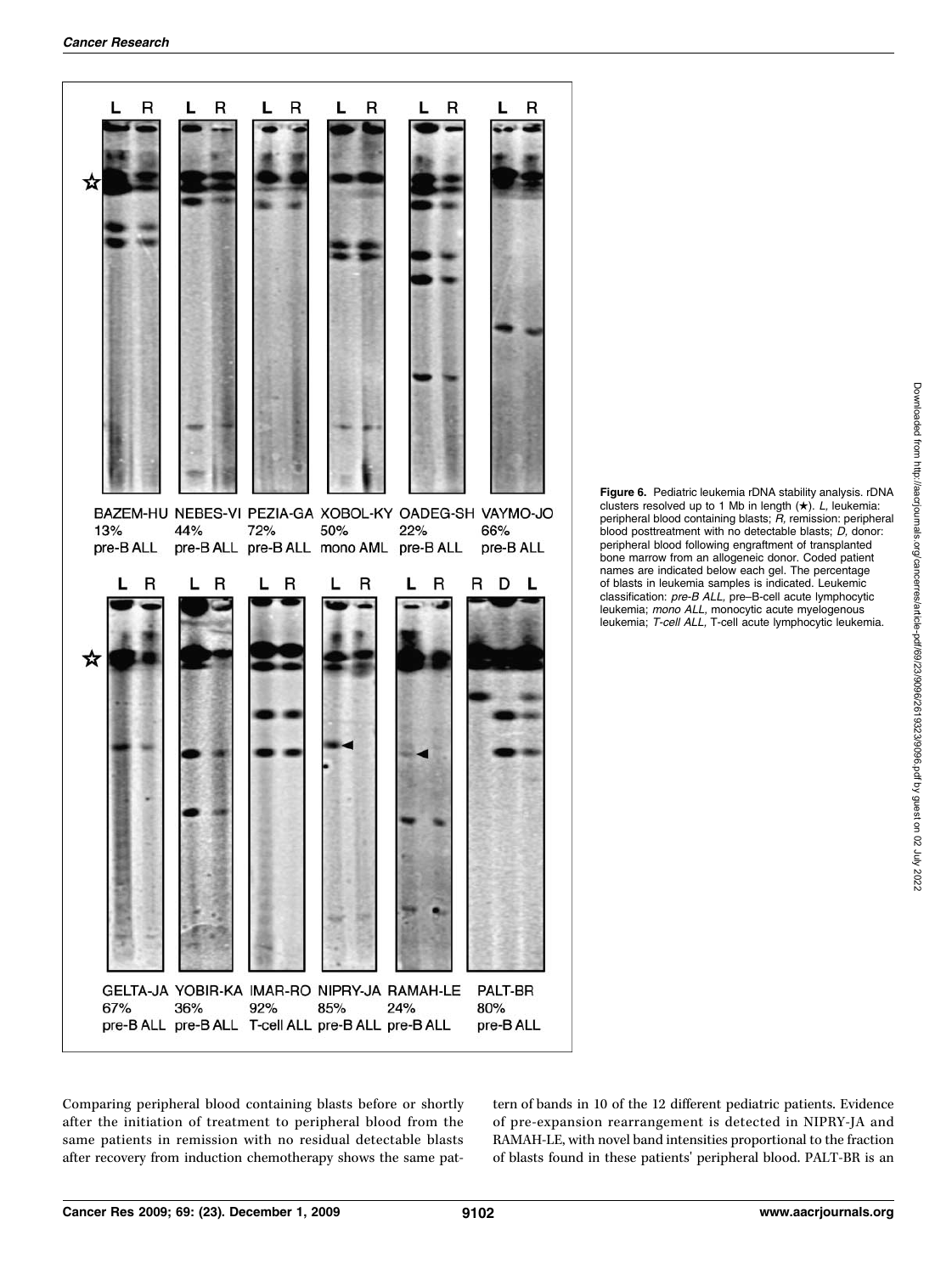interesting, if tragic, case. We first encountered this 5-year-old boy in remission 3 years after a diagnosis of and treatment for pre–B-cell acute lymphocytic leukemia before his allogeneic stem cell transplant. After his transplant, his peripheral blood shows the rDNA cluster pattern of the engrafted donor marrow. Shortly after the transplant, the patient relapses and we see a re-establishment of his pretransplant rDNA cluster pattern 2 weeks before his death. Although this individual underwent years of intensive chemotherapy and full body irradiation, his disease shows no evidence of rDNA cluster instability (remission versus posttransplant leukemia rDNA cluster pattern, ignoring the bands from the donor marrow).

## **Discussion**

Of the solid tumors analyzed for rDNA cluster instability, the overall frequency of any observed rDNA cluster alteration is 54% (21 of 39: 95% confidence interval, 39–68% by adjusted Wald method). Thirty-one percent (12 of 39) showed alterations consistent with preclonal expansion alterations only, and a further 23% (9 of 39) showed evidence of recombination-mediated rDNA cluster alterations both before the start of clonal tumor expansion as well as in the several rounds of cell division immediately following commitment to clonal expansion. No evidence of rDNA cluster instability was observed in 46% (18 of 39) of cases. Because the rDNA clusters range in size up to 6 Mb and we only analyzed clusters smaller than 1 Mb, the frequency of 54% observed gene cluster alterations is likely an underestimate.

Considering that the rDNA clusters only make up ∼0.5% of the diploid human genome, this alteration frequency of over 50% in human solid tumors indicates that the rDNA clusters are extraordinarily sensitive indicators of the capacity for human cancer to use recombination to alter submicroscopic genomic structure, and that this submicroscopic genomic restructuring is one of the most frequent chromosomal aberrations found in nonhereditary solid tumors. In comparison, rDNA alteration in pediatric leukemia is only found in ∼15% of cases. This frequency difference in cluster recombinational restructuring between pediatric leukemia and adult solid tumors ( $P =$ 0.04 Fisher's two-tailed exact test) may reflect the adult tumors' progressive accumulation of genomic insults from both time and genotoxic environmental exposure, compared with more simple specific translocation-driven disease in the pediatric patients.

The rDNA clusters are critical components of cellular metabolism, so recombinational dysregulation in the rDNA may directly alter the capacity for tumor cell growth. The hypermetabolic nature of cancer cells requires expanded capacity for protein synthesis. Because rRNA production is rate limiting for the construction of new ribosomes, instability in the rDNA clusters will allow for positive selection of subpopulations of cancer cells that have expanded their rDNA complement. Upregulation of rRNA expression through epigenetic derepression is already known in lung cancer (19), making selectable gene amplification of the rRNA an additional effective mechanism for producing the large number of required ribosomes in hypermetabolic, relatively rapidly dividing tumor cells.

In addition to its direct contribution to tumor cell metabolism, instability of the rDNA may be indicative of broader recombination-based genomic instability in repetitive genomic elements and may serve as a sentinel biomarker for genomic alteration mediated by recombination between other high-similarity low-copy repeated sequences (20). For example, dysregulated recombination causing genomic restructuring of centromeric α-satellite repeats may result in centromeric dysfunction, contributing to the aneuploidy commonly seen in adult solid tumors (21). Intriguingly, other highly self-similar clustered gene loci in the human genome (22) express protein products found with relative specificity only in cancer and in highly recombination-active tissues such as testis: the so-called "CT" genes (23). We are actively pursing whether these loci are also recombinationally destabilized in cancer and with what potential clinical relevance.

From a predictive standpoint, because DNA double-strand breaks are potent inducers of homologous recombination in human cells (24) and many chemotherapeutic agents exert their genotoxic effects through DNA double-strand breaks, the use of these agents in tumors with dysregulated recombination may prove to be problematic. Dysregulated recombination in tumor cells may facilitate large-scale genomic restructuring in response to radiomimetic chemotherapy accelerating establishment of chemotherapeutic resistance. Similarly, exposure to genotoxic agents from tobacco in potentially numerous precancerous cells with dysregulated recombination may contribute to the synchronous dissimilar primary lung tumors sometimes found in heavy smokers.

We are continuing to follow and expand our enrolled patient population to ascertain whether assaying rDNA restructuring in tumor cells has prognostic and/or predictive value. Specifically, now that we can divide solid tumor cancer patients into two approximately evenly populated cohorts, based on whether tumors either do or do not display evidence of dysregulated recombination, we will determine whether dysregulated recombination is informative with regard to risk of tumor recurrence, with the disease-free survival interval postsurgery, and with overall survival. For patients that undergo adjuvant chemotherapy or radiation therapy postsurgery, we will also determine whether the degree of responsiveness to adjuvant therapy is influenced by the presence of dysregulated recombination in the primary tumors. The dysregulated recombination cohort can be further subdivided, based on the presence or absence of minor banding in the tumor sample, into patients for whom the tumor was still actively recombining the rDNA clusters during the initial phase of tumor clonal expansion and into those for whom dysregulated recombination appeared to be restricted to the interval before primary tumor clonal expansion, allowing further fine-tuning of the potential clinical application of the assay.

In summary, we have detected structural alterations to the rRNA gene clusters in over 50% of the adult solid tumors examined, making these genomic rearrangements one of the most common specific chromosomal alterations in adult solid tumors. The functional significance of the rDNA for the capacity of tumor cells to produce protein, as well as the potential sentinel biomarker nature of the rDNA for recombination-driven genomic alterations involving other highly conserved low-copy repetitive genomic elements, suggests assaying rDNA cluster instability in tumors may prove to have prognostic and/or predictive value.

#### Disclosure of Potential Conflicts of Interest

No potential conflicts of interest were disclosed.

# Acknowledgments

Received 7/21/09; revised 9/2/09; accepted 9/24/09; published OnlineFirst 11/17/09. Grant support: Financial support from the Kentucky Lung Cancer Research Program (A.J. Pierce).

The costs of publication of this article were defrayed in part by the payment of page charges. This article must therefore be hereby marked advertisement in accordance with 18 U.S.C. Section 1734 solely to indicate this fact.

We thank the staff and residents of preoperative holding, surgical pathology, and the pediatric leukemia clinic at the University of Kentucky Medical Center for their gracious cooperation in facilitating these studies.